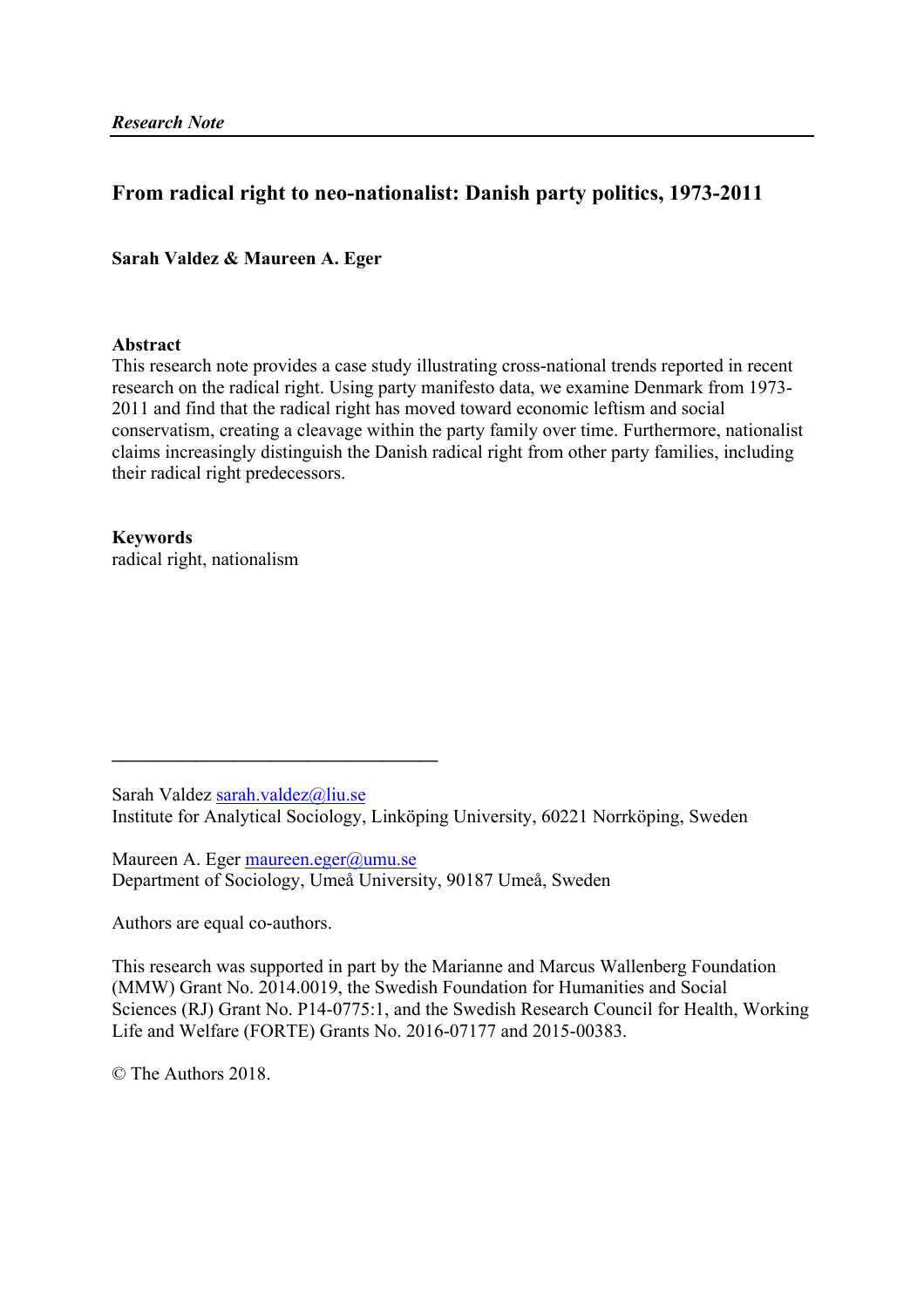Toward the end of the last century, Betz (1994) identified two ideal types of politics within the Western European radical right party family: neoliberal populism and national populism. He argued that the relative weight of neoliberalism and nationalism in a party's program determines whether we should consider a party one or the other. By the mid-1990s, Betz pointed to the latter's increasing prominence (Betz, 1994:108).

In our previous research, we analyzed cross-national and longitudinal party-level data and found that the radical right has indeed changed in this direction, abandoning neoliberalism for neo-nationalism, a form of nationalism occurring when nation-state boundaries are settled but perceived to be under threat (Eger and Valdez, 2015). Our analyses reveal that radical right parties, on average, have shifted from right-wing to left-wing economic positions. In the 1970s and 80s, the economic issues most important to radical right parties were free enterprise capitalism, traditional economic orthodoxy, and government efficiency. Beginning in the mid-1990s, however, welfare state expansion became the most salient economic issue. During this time, social issues also increased in prominence, and parties became more authoritarian. Relying on the same database, we find that in recent decades radical right parties also increasingly make nationalist claims, while other major party families' average positions have remained globalist (Eger and Valdez, 2018). The size of this difference has grown substantially over time; thus, nationalist sentiments increasingly distinguish contemporary radical right parties from other party families, including their radical right predecessors.

Despite party idiosyncrasies and variation in national contexts, our previous research demonstrates clear cross-national trends. Nevertheless, cases studies are valuable for illustrating such observable patterns. Other scholarship has identified Denmark as a useful case for research on the radical right (Rydgren 2004; Andersen and Bjørklund, 1990), and we follow suit here, relying on manifesto data and party histories to provide a case study of the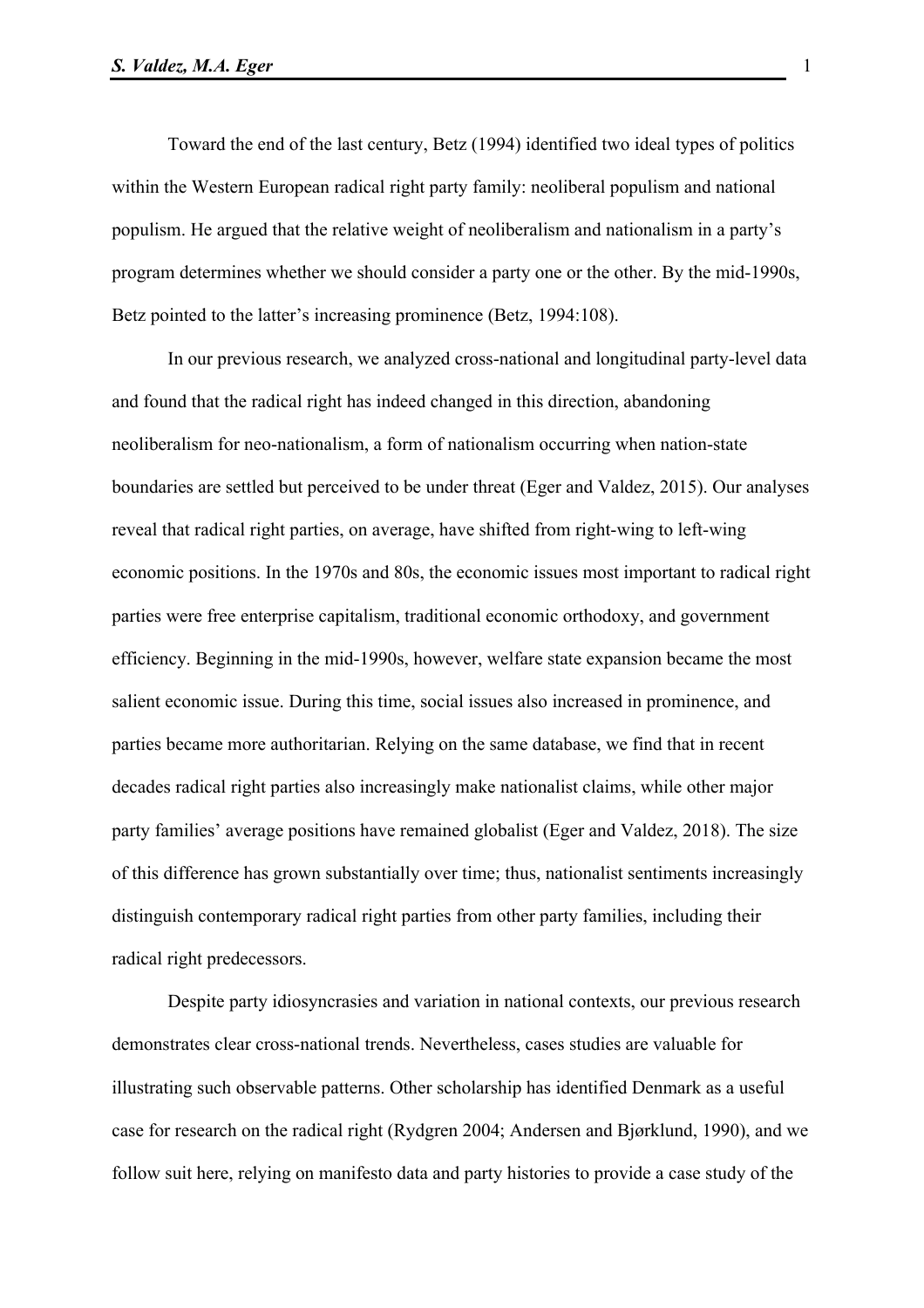cross-national patterns described above. Indeed, the Danish radical right is marked by changes in leadership, internal disputes, and a party split that provide a clearly demarcated transition from neoliberalism to neo-nationalism and an example of general trends in Western Europe. In this research note, we perform analyses similar to those found in our crossnational work but focus only on Denmark.

#### **Data**

The Manifesto Project Dataset (Volkens et al., 2016) relies on content analysis to code and report parties' policy positions as a percentage of space in electoral manifestos. The dataset includes parties that any won legislative seats in a democratic election for 56 countries since 1945. These data allow for comparisons of party positions and their salience over time. Table 1 details our Danish subsample, which covers all 16 national elections between 1971 and 2011 for a total of 145 manifestos from 15 parties and 6 party families. Data for the most recent 2015 national election is currently unavailable.

We disaggregate the dataset's right-left index (*rile*) into its economic ("left" versus "right") and social ("conservative/authoritarian" versus "progressive/libertarian") components (Benoit and Laver, 2007; Prosser, 2014). The full list of variables used to calculate each dimension is reported in table 2. We also create measures of nationalism and globalism. The full list of variables used to capture their social, political, and economic dimensions is found in table 3.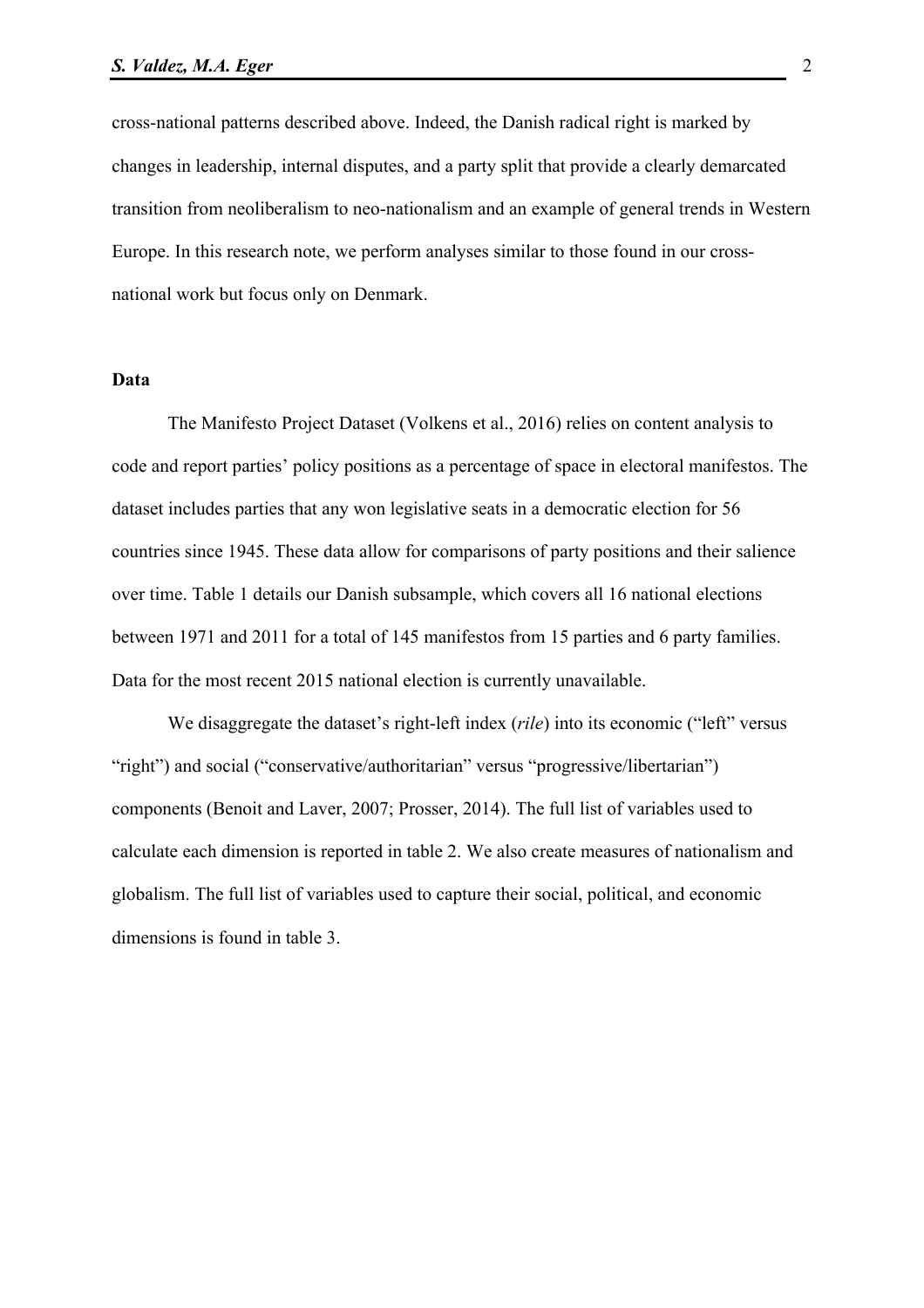| Party family         | Party name and abbreviation |            | <b>Election years in dataset</b>                                                                  | <b>Total</b> |
|----------------------|-----------------------------|------------|---------------------------------------------------------------------------------------------------|--------------|
| Radical right        | Progress Party              | FP         | 1973, 1975, 1977, 1979, 1981, 1984, 1987, 1988, 1990, 1994, 1998                                  | 16           |
|                      | Danish People's Party       | DF         | 1998, 2001, 2005, 2007, 2011                                                                      |              |
| Conservative         | Conservative People's Party | КF         | 1971, 1973, 1975, 1977, 1979, 1981, 1984, 1987, 1988, 1979, 1994, 1998, 2001, 2005,<br>2007, 2011 | 16           |
| Christian Democratic | Christian People's Party    | KrF        | 1971, 1973, 1975, 1977, 1979, 1981, 1984, 1987, 1988, 1981, 1994, 1998, 2001, 2005                | 14           |
| Liberal              | Danish Social-Liberal Party | <b>RV</b>  | 1971, 1973, 1975, 1977, 1979, 1981, 1984, 1987, 1988, 1990, 1994, 1998, 2001, 2005,<br>2007, 2011 | 34           |
|                      | Liberals                    | V          | 1971, 1973, 1975, 1977, 1979, 1981, 1984, 1987, 1988, 1990, 1994, 1998, 2001, 2005,<br>2007, 2011 |              |
|                      | New Alliance                | NY         | 2007                                                                                              |              |
|                      | Liberal Alliance            | LA         | 2011                                                                                              |              |
| Social Democrat      | Social Democratic Party     | <b>SD</b>  | 1971, 1973, 1975, 1977, 1979, 1981, 1984, 1987, 1988, 1990, 1994, 1998, 2001, 2005,<br>2007, 2011 | 28           |
|                      | <b>Centre Democrats</b>     | CD.        | 1973, 1975, 1977, 1979, 1981, 1984, 1987, 1988, 1990, 1998, 1998, 2005                            |              |
| Socialist            | Socialist People's Party    | <b>SF</b>  | 1971, 1973, 1975, 1977, 1979, 1981, 1984, 1987, 1988, 1990, 1994, 1998, 2001, 2005,<br>2007, 2011 | 37           |
|                      | Danish Communist Party      | <b>DKP</b> | 1971, 1973, 1975, 1977, 1979, 1981, 1984                                                          |              |
|                      | Left Socialist Party        | VS         | 1971, 1973, 1975, 1977, 1979, 1981, 1984                                                          |              |
|                      | Common Course               | FK         | 1987                                                                                              |              |
|                      | Red-Green Unity List        | EL         | 1994, 1998, 2001, 2005, 2007, 2011                                                                |              |
| <b>Total</b>         |                             |            |                                                                                                   | 145          |

**Table 1. Danish political parties included in analysis**

*Source*: Manifesto Project (MRG/CMP/MARPOR), Version 2016b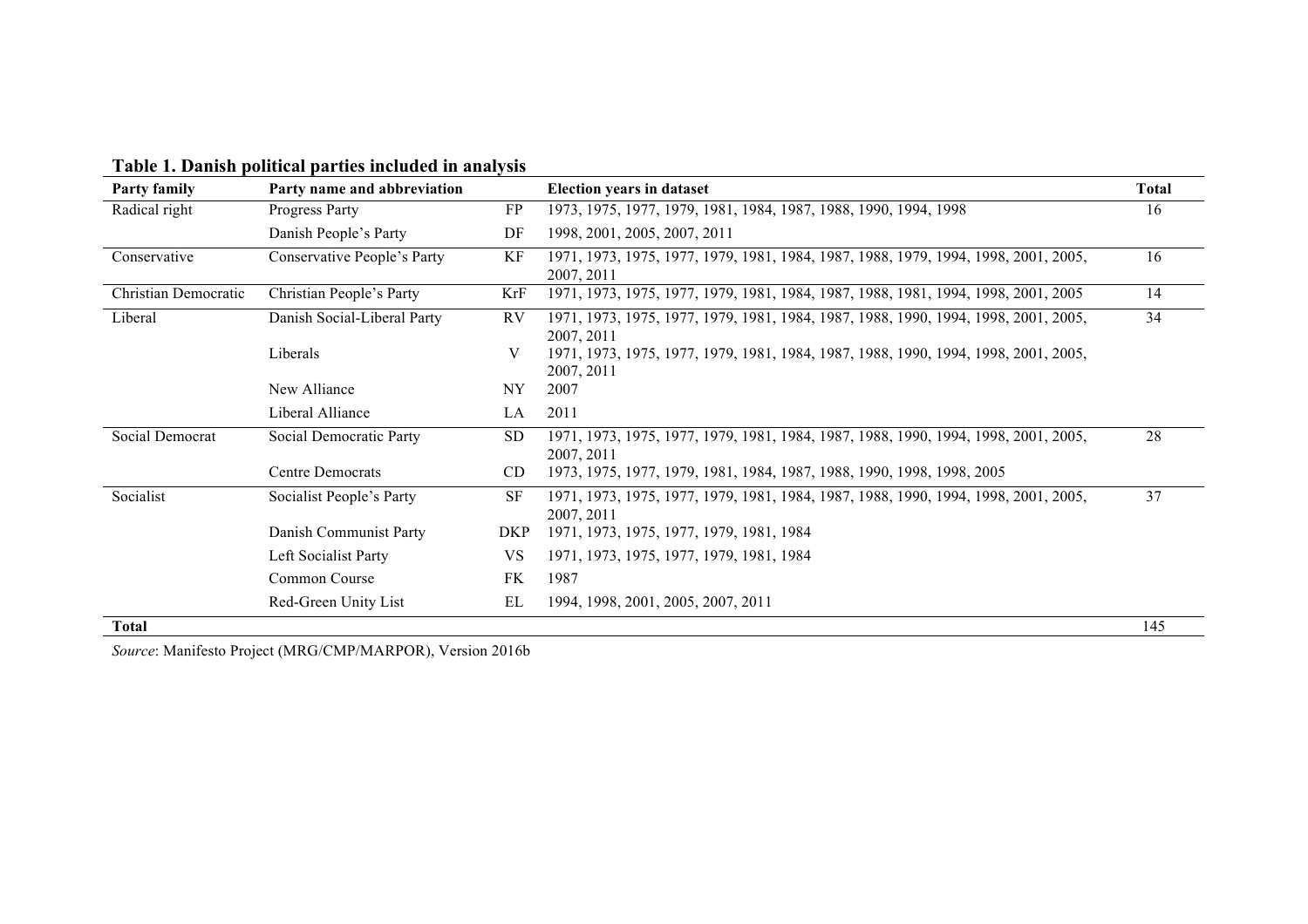| ale                              |                                      |
|----------------------------------|--------------------------------------|
| <b>Economic left</b>             | <b>Economic right</b>                |
| market regulation (per403)       | free enterprise (per $401$ )         |
| economic planning (per404)       | <i>incentives (per402)</i>           |
| protectionism: positive (per406) | protectionism: negative (per $407$ ) |
| controlled economy (per412)      | economic orthodoxy (per414)          |

# **Table 2. Statements representing four dimensions of disaggregated right-left sc**

| welfare state expansion (per504)      |                                  |  |  |
|---------------------------------------|----------------------------------|--|--|
| education expansion (per506)          |                                  |  |  |
| labor groups: positive (per701)       |                                  |  |  |
| Social libertarian                    | Social authoritarian             |  |  |
| $anti-imperialism: positive (per103)$ | military: positive (per $104$ )  |  |  |
| military: negative (per $105$ )       | constitutionalism: positive (per |  |  |
|                                       |                                  |  |  |

*nationalisation (per413) welfare state limitation (per505)*

# **Social authoritarian**

*constitutionalism: positive (per203) peace: positive (per106) political authority (per305) internationalism: positive (per107) national way of life: positive (per601) democracy (per202) traditional morality: positive (per603) law and order (per605) social harmony (per606)*

*Source*: Manifesto Project Codebook (MRG/CMP/MARPOR), Version 2016b *Notes*: See codebook for detailed description of each item in *rile;* we count freedom and human rights (per201) as a social issue in figure 3 but because it is not easily categorized as authoritarian or libertarian, we do not use it to locate parties in figure 1.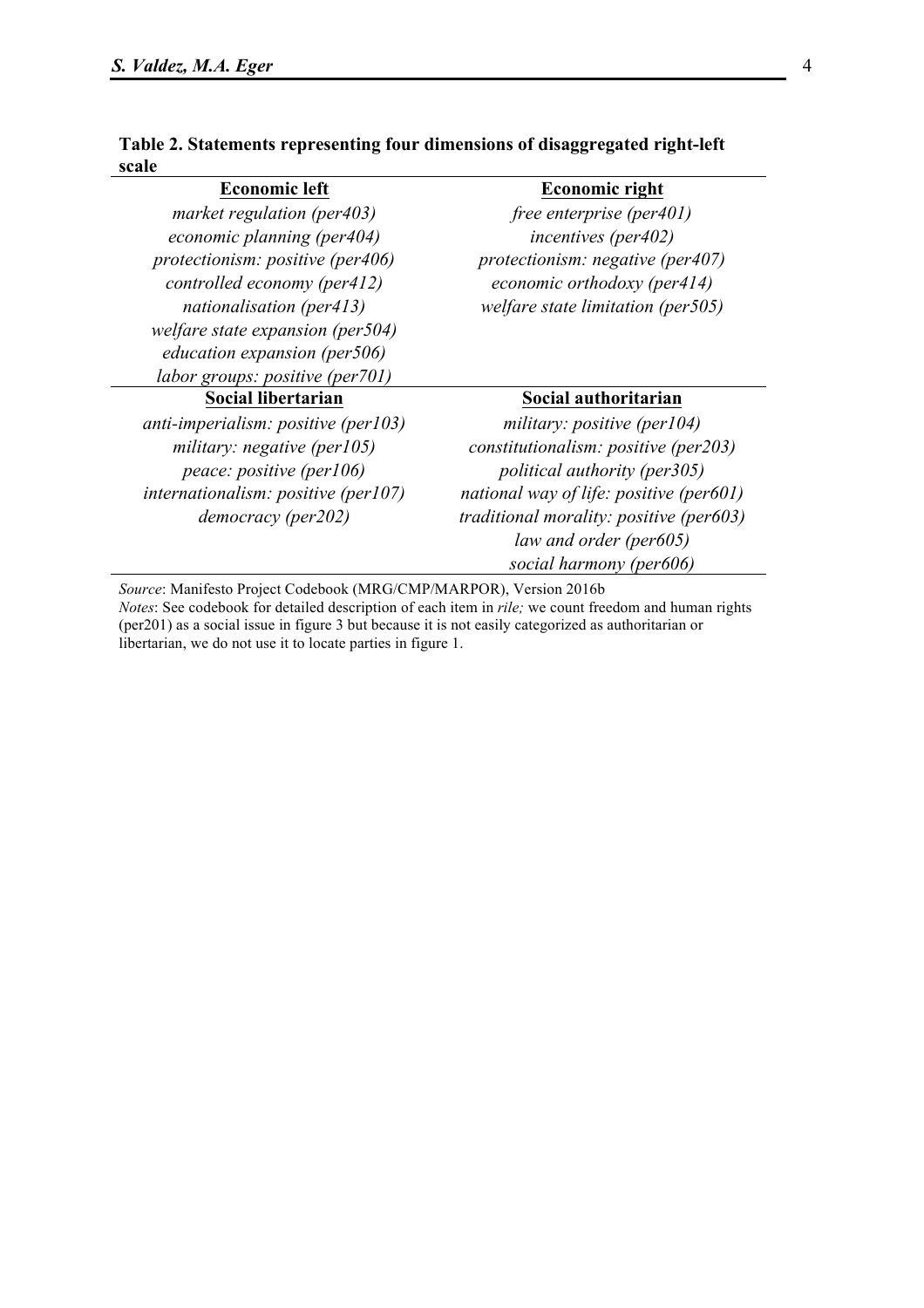| Table 3. Statements representative of nationalist or globalist sentiments                                                                             |                                                                                                                                                                                               |
|-------------------------------------------------------------------------------------------------------------------------------------------------------|-----------------------------------------------------------------------------------------------------------------------------------------------------------------------------------------------|
| <b>Nationalism</b>                                                                                                                                    | Globalism                                                                                                                                                                                     |
|                                                                                                                                                       | <b>Social dimension</b>                                                                                                                                                                       |
| <b>National way of life: positive statements</b><br>per601)                                                                                           | <b>National way of life: negative statements</b><br>$(\text{per}602)$                                                                                                                         |
| Appeals to patriotism or nationalism                                                                                                                  | Opposition to patriotism or nationalism                                                                                                                                                       |
| <b>Multiculturalism: negative statements</b><br>$(per608)$                                                                                            | <b>Multiculturalism: positive statements</b><br>$(\text{per}607)$                                                                                                                             |
| Enforcement or encouragement of cultural<br>integration. Appeals for cultural<br>homogeneity in society                                               | Favourable mentions of cultural diversity<br>and cultural plurality within domestic<br>societies                                                                                              |
|                                                                                                                                                       | Economic dimension                                                                                                                                                                            |
| <b>Protectionism: positive statements</b><br>(per406)                                                                                                 | <b>Protectionism: negative statements</b><br>(per407)                                                                                                                                         |
| Favourable mentions of extending or<br>maintaining the protection of internal<br>markets via tariffs, export subsides, or<br>other restrictions       | Support for the concept of free trade and<br>open markets. Calls for abolishing all<br>means of market protection                                                                             |
|                                                                                                                                                       | <b>Political dimension</b>                                                                                                                                                                    |
| Internationalism: negative statements<br>per109                                                                                                       | Internationalism: positive statements<br>(per107)                                                                                                                                             |
| Negative references to international<br>cooperation; favourable mentions of<br>national independence and sovereignty<br>with regard to foreign policy | Statements in favor of international<br>cooperation, which may include support for<br>the United Nations, international courts and<br>organizations, global governance, or<br>foreign aid     |
| <b>European Community/Union: negative</b><br>statements (per110)                                                                                      | <b>European Community/Union: positive</b><br>statements (per108)                                                                                                                              |
| Negative references to the European<br>Community/Union, its policies or member-<br>state financial contributions to it                                | Favourable mentions of European<br>Community/Union, which may include<br>support for its expansion                                                                                            |
| Military/defense: positive statements<br>(per104)                                                                                                     | Military/defense: negative statements<br>${\rm (per105)}$                                                                                                                                     |
| Statements regarding the importance of<br>external security and defense, which may<br>include calls for increases in military<br>strength or spending | Negative references to the military or use<br>of military power to solve conflicts, which<br>may include calls for disarmament, ends to<br>conscription, or decreases in military<br>spending |
| Source: Manifesto Project Codebook (MRG/CMP/MARPOR), Version 2016b                                                                                    |                                                                                                                                                                                               |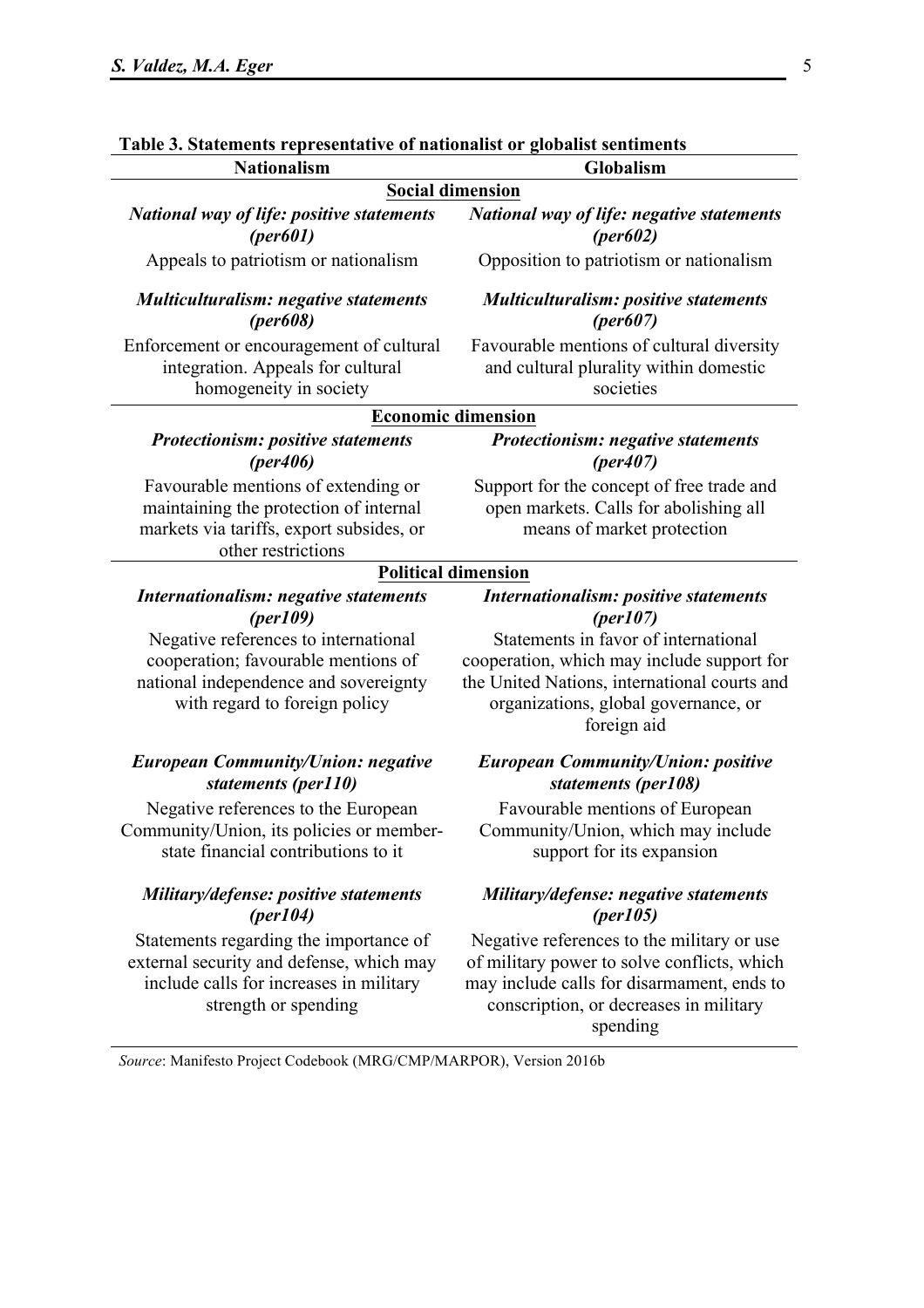#### **Analysis**

Figure 1 locates all parties in two-dimensional political space. To do this, we calculate the parties' positions on economic and social dimensions in each election year (see table 2):

*Economic position =*  $\Sigma$  *(right-wing statements) -*  $\Sigma$  *(left-wing statements)* 

*Social position =*  $\Sigma$  *(progressive statements) -*  $\Sigma$  *(conservative statements)* 

Two Danish parties are commonly classified as radical right in the literature: the Progress Party (*Fremskridtspartiet*, FP) and the Danish People's Party (*Dansk Folkeparti*, DF). The Progress Party occupied a space that is economically right-wing, while its successor, the Danish People's Party, is more authoritarian and left-of-center economically.





*Notes*: Authors' calculations based on *rile*. Positive values on the economic dimension (x-axis) represent rightist positions, and negative values represent leftist positions. Positive values on the social dimension (y-axis) represent libertarian/progressive positions, and negative values present authoritarian/conservative positions.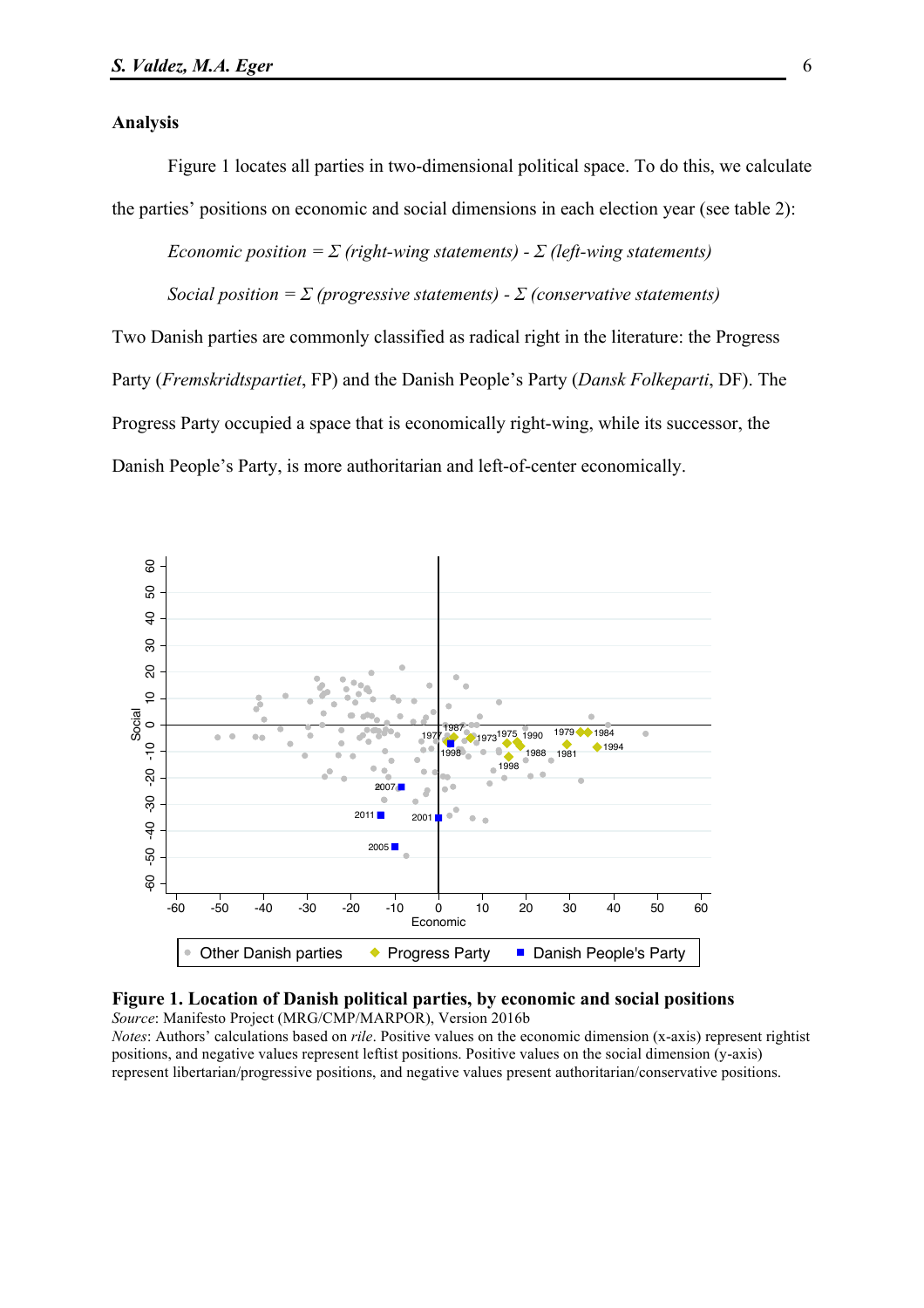The Danish radical right has been electorally successful since the early 1970s, despite leadership changes and party splits (see figure 2). Although neither radical right party has been popular enough to hold cabinet positions or be part of a governing coalition, they have consistently held parliamentary seats since 1973 and have been relatively successful in the Danish context. Denmark has a highly consensual system of proportional representation (Lijphart, 1999) where minority coalition governments are the norm. FP provided parliamentary support in 1973, and DF has provided parliamentary support to four minority governments this century. DF is credited with influencing the implementation of several regressive immigration and citizenship restrictions in the 2000s (Mouritsen and Olsen, 2013) as well as during the recent refugee crisis (Polakow-Suransky, 2017). In 2015, DF garnered 21.1% of the vote.



**Figure 2. Electoral performance of Danish radical right parties in national elections, 1973-2011**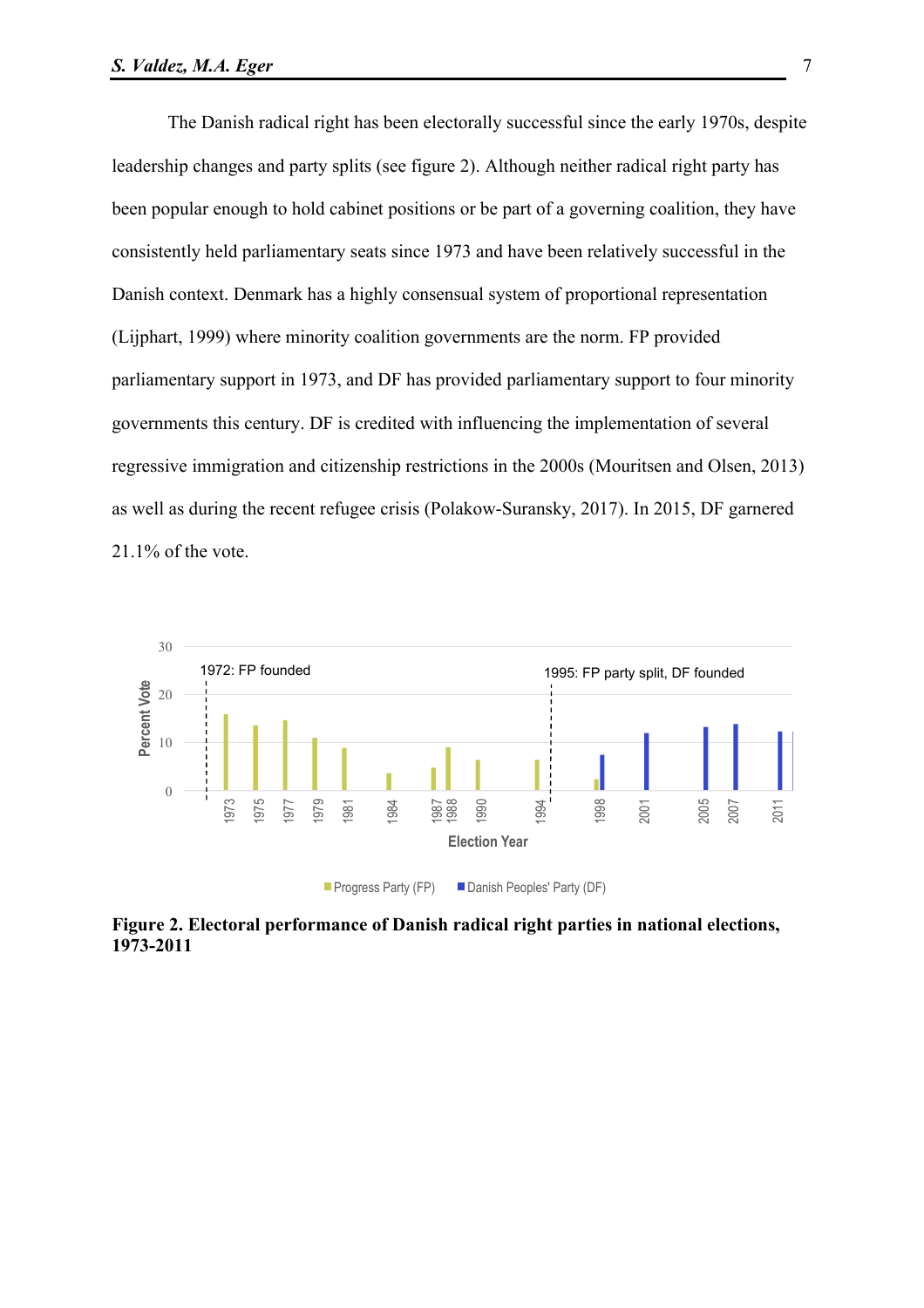Founded in 1972, FP became the second largest party in parliament during the 1973 landslide election in which five new parties won seats. The party did not, however, focus on the issues we typically associate with the radical right today, such as opposing multiculturalism (Andersen and Bjørklund, 1990). Primarily an anti-tax protest party, its founder Mogens Glistrup claimed on a television appearance to have paid zero income tax the previous year, a bold claim in a universalistic and social democratic welfare state. The issue mentioned most frequently in the party's manifesto was government efficiency (14.8%), and within Danish political space, FP was just to the right of the liberal party, *Venstre*.

For most of the 1970s and early 80s, economic liberalism remained the party's primary focus, and statements in favor of economic liberalism, economic orthodoxy, and free enterprise were the most frequent in their manifestos. The party's support for right-wing economics peaked in the early 1980s, around the same time several other countries took a turn toward neoliberalism in the Reagan-Thatcher era. However, this focus decreased in the mid-1980s when Glistrup was jailed for tax fraud and the party assumed new leadership.

The new leader, Pia Kjærsgaard, led the party through a quick succession of national elections in 1987, 1988, and 1990, during which economic issues, both right and left, declined in importance to the party. During the 1980s, the party had begun to develop an explicitly anti-immigration stance, a common response to increasing immigration among radical right parties in Western Europe. Though the oil crisis and subsequent recession drastically slowed labor migration, overall levels of migration continued to increase due to family reunification and new streams of migrants brought about by the collapse of the USSR and the onset of the Yugoslav Wars. In the late 1980s, Glistrup returned to the party after his release from jail and disagreed with Kjærsgaard's pragmatist approach in seeking cooperation with other parties. In 1995, this internal strife resulted in Kjærsgaard and three other highranking members splitting from FP to form the Danish People's Party (DF).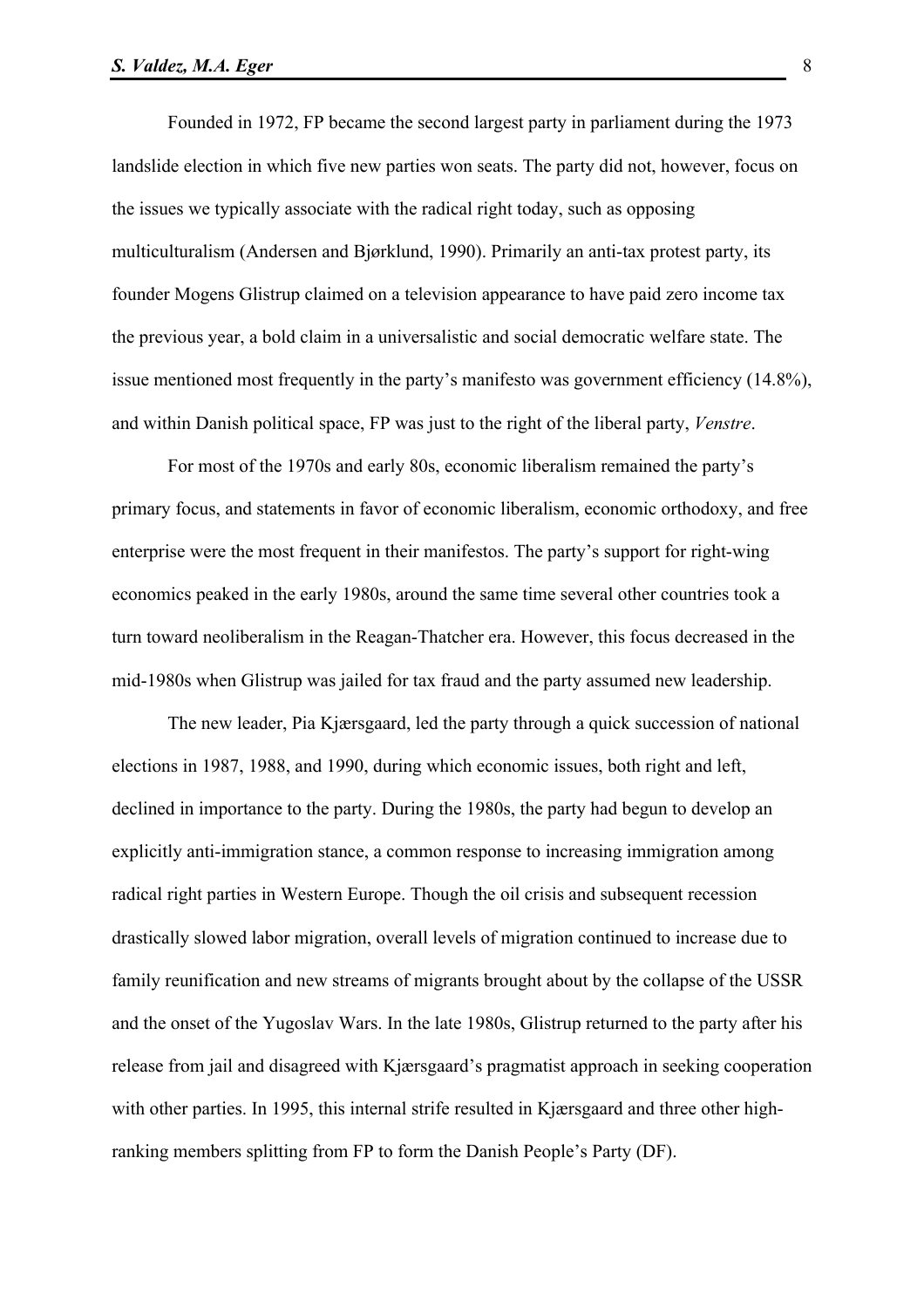DF debuted with 7.4% of the vote in the 1998 election and looked remarkably different from its predecessor. First, DF shifted focus from economic to social issues. We use the disaggregated right-left variables presented in table 2 to illustrate the relative prominence of social and economic issues over time. Figure 3 shows that, after the mid-1990s when DF enters the scene, the percentage of space that social issues occupy in manifestos (orange bars), begins to outweigh the sum of economic issues (green bars).





*Source*: Manifesto Project (MRG/CMP/MARPOR), Version 2016b *Notes*: Authors' calculations based on *rile*. Each colored bar represents the sum of specific issues as a

percentage of manifestos in an election year. In 2001, DF did not mention economic issues.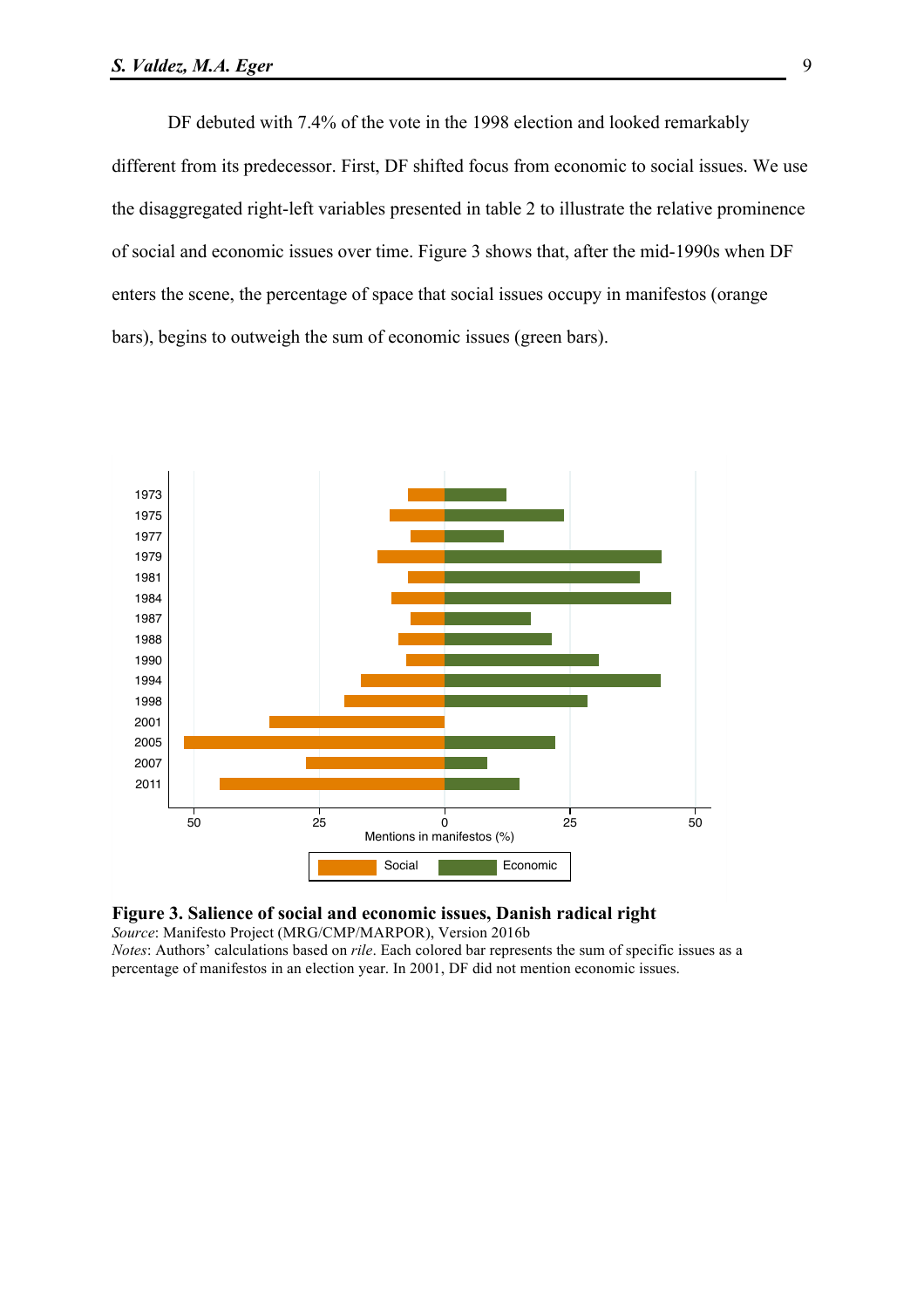Moreover, this new party differed from FP in another, perhaps even more significant, way: it abandoned neoliberal economics. Although its mention of economics is relatively low, figure 4 shows that, when DF does mentions economic issues, they are increasingly leftwing.





*Notes*: Authors' calculations based on *rile*. Each colored bar represents the sum of specific issues as a percentage of manifestos in an election year. In 2001, DF did not mention economic issues.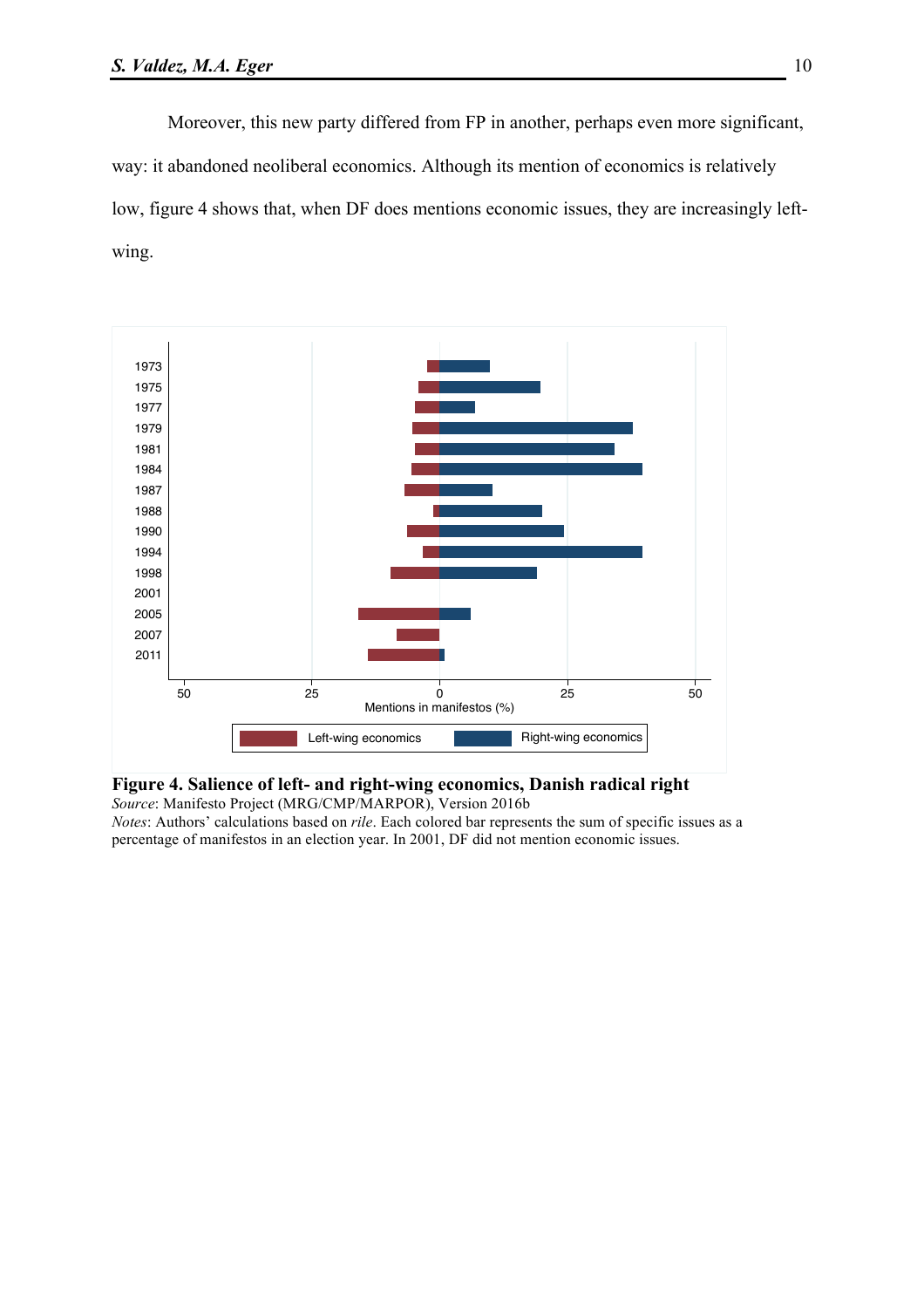To summarize, the economic message of the radical right has shifted, as DF is generally supportive of the welfare state; however, economic issues simply hold less importance than in the past. Instead, the party has focused on social issues and developed a platform with a nationalist bent, consistent with the notion that the sovereignty and identity of the nation-state is under threat from external forces such as the EU and immigration. To calculate the level of nationalism in a party platform we use variables in table 3:

*Nationalism = Σ (nationalist statements) - Σ (globalist statements)*

A positive value indicates the average stance is nationalist, while a negative value indicates that the average stance is globalist.

When we compare levels of social, political, and economic nationalism in both parties' platforms, figure 5 makes clear that the Danish radical right increasingly emphasizes nationalist concerns over time. First, DF is critical of Danish membership in the European Union, which is a clear departure from the Progress Party's initial stance. In fact, in 1973, FP made only positive statements about the European Community (the EU's predecessor) in its debut manifesto. Second, although both opposition to multiculturalism and support for traditional Danish culture increased in the 1980s, DF's strong emphasis on these issues distinguishes it from its predecessor. Finally, it is also worth noting that, although DF increasingly emphasizes left-wing economics, it has not taken a stance on economic protectionism during this time.

Figure 6 shows that this shift toward nationalism is a recent phenomenon. In its early years, the radical right was no different from other parties in terms of nationalist or globalist stances, but since 1998, the Danish radical right has made more nationalist claims than any other party family. Indeed, nationalism is the distinguishing feature of the radical right this century.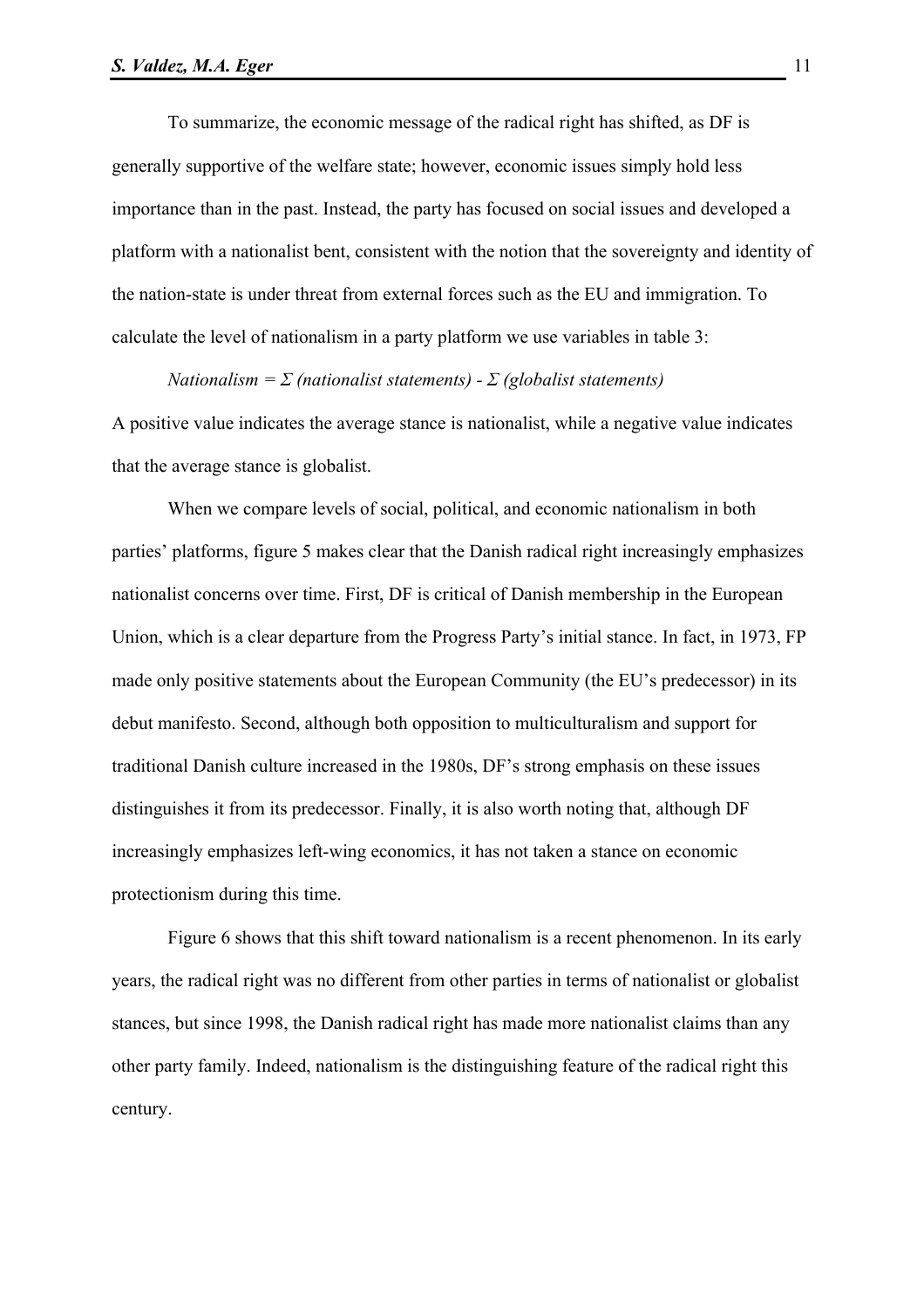

# **Figure 5. Nationalism in Danish radical right politics**

*Source*: Manifesto Project (MRG/CMP/MARPOR), Version 2016b

*Notes*: Authors' calculations. Values on the x-axis represent the average share of election manifestos devoted to nationalist positions net of globalist positions. A positive value indicates the average stance is nationalist, while a negative value indicates that the average stance is globalist.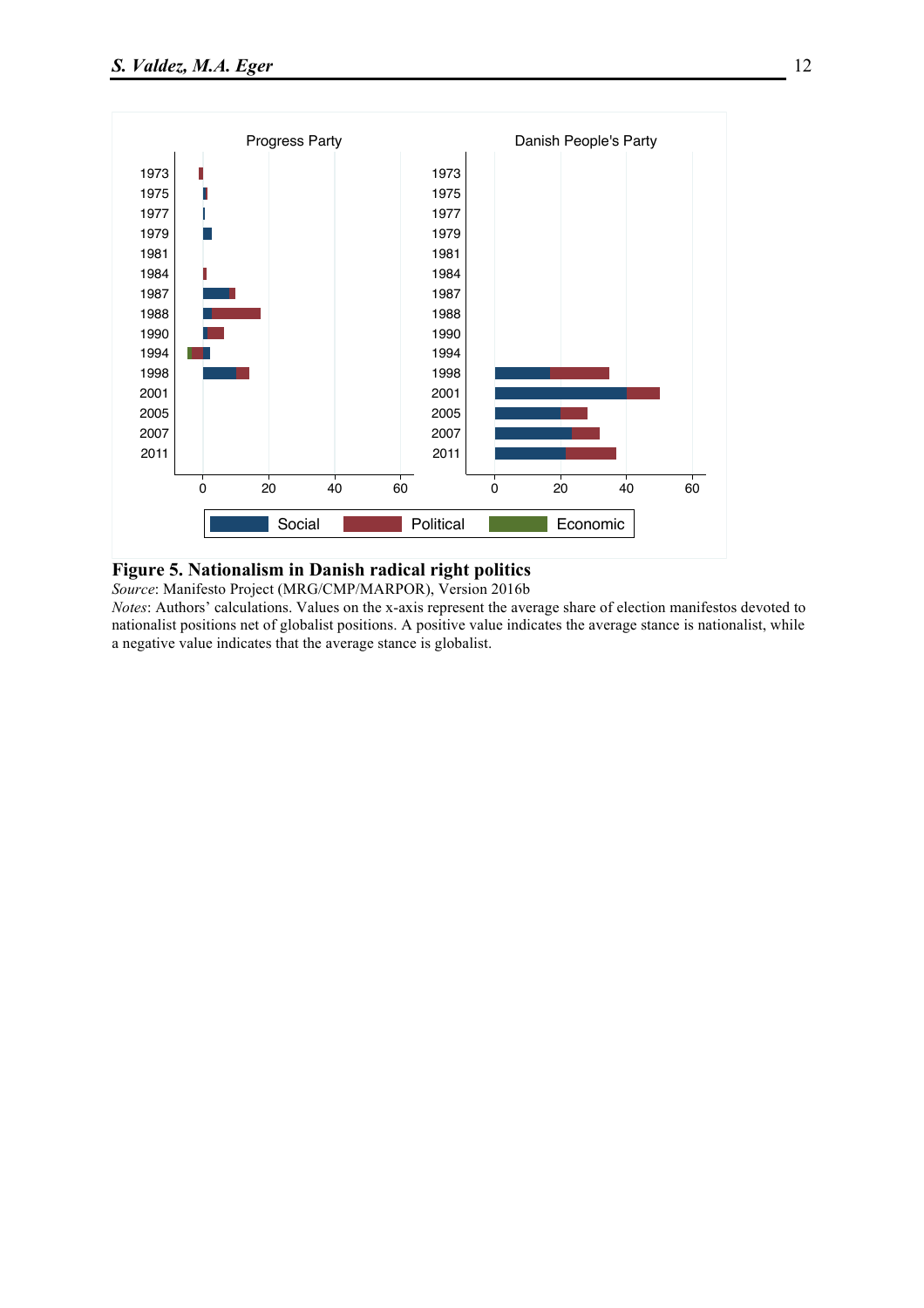

# **Figure 6. Nationalism in Danish politics, by party family**

*Source*: Manifesto Project (MRG/CMP/MARPOR), Version 2016b

*Notes*: Authors' calculations. Values on the x-axis represent the average share of election manifestos devoted to nationalist positions net of globalist positions. A positive value indicates the average stance is nationalist, while a negative value indicates that the average stance is globalist.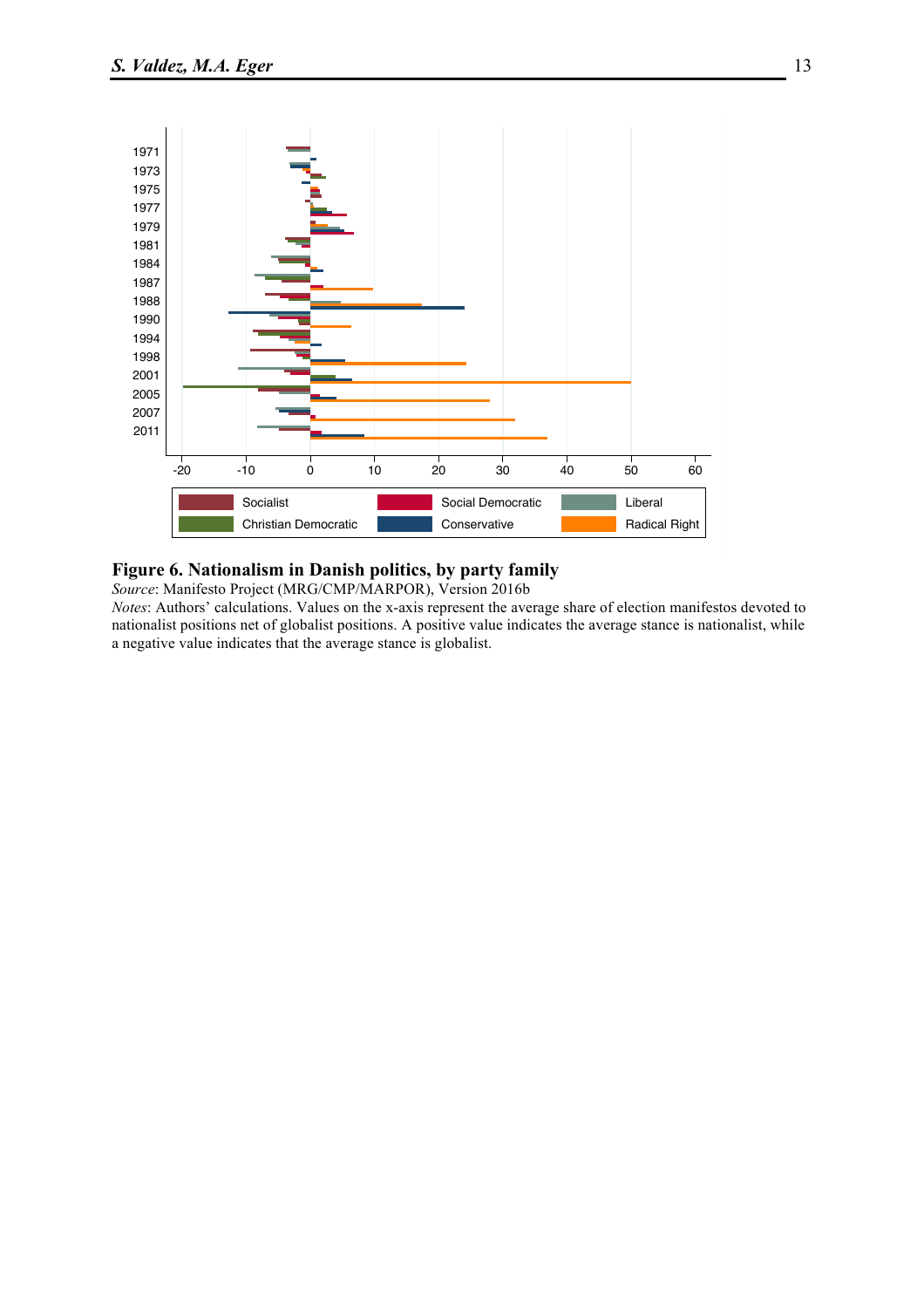# **Conclusion**

These analyses show that the Danish radical right has abandoned neoliberalism for neo-nationalism. The Danish radical right began as economically right-wing and socially centrist but has changed positions over time, becoming less concerned with economics (but also more left-wing) and more socially conservative and nationalistic. This evolution is consistent with our previous research that shows that the average position of all radical right parties in Western Europe follows this trajectory. Over time, this party family has indeed traded neoliberalism for social conservatism, authoritarianism, and nationalism. We argue these differences represent an important cleavage in the party family with differences in policy positions substantial enough to identify two distinct party families: the traditional radical right and the contemporary neo-nationalist.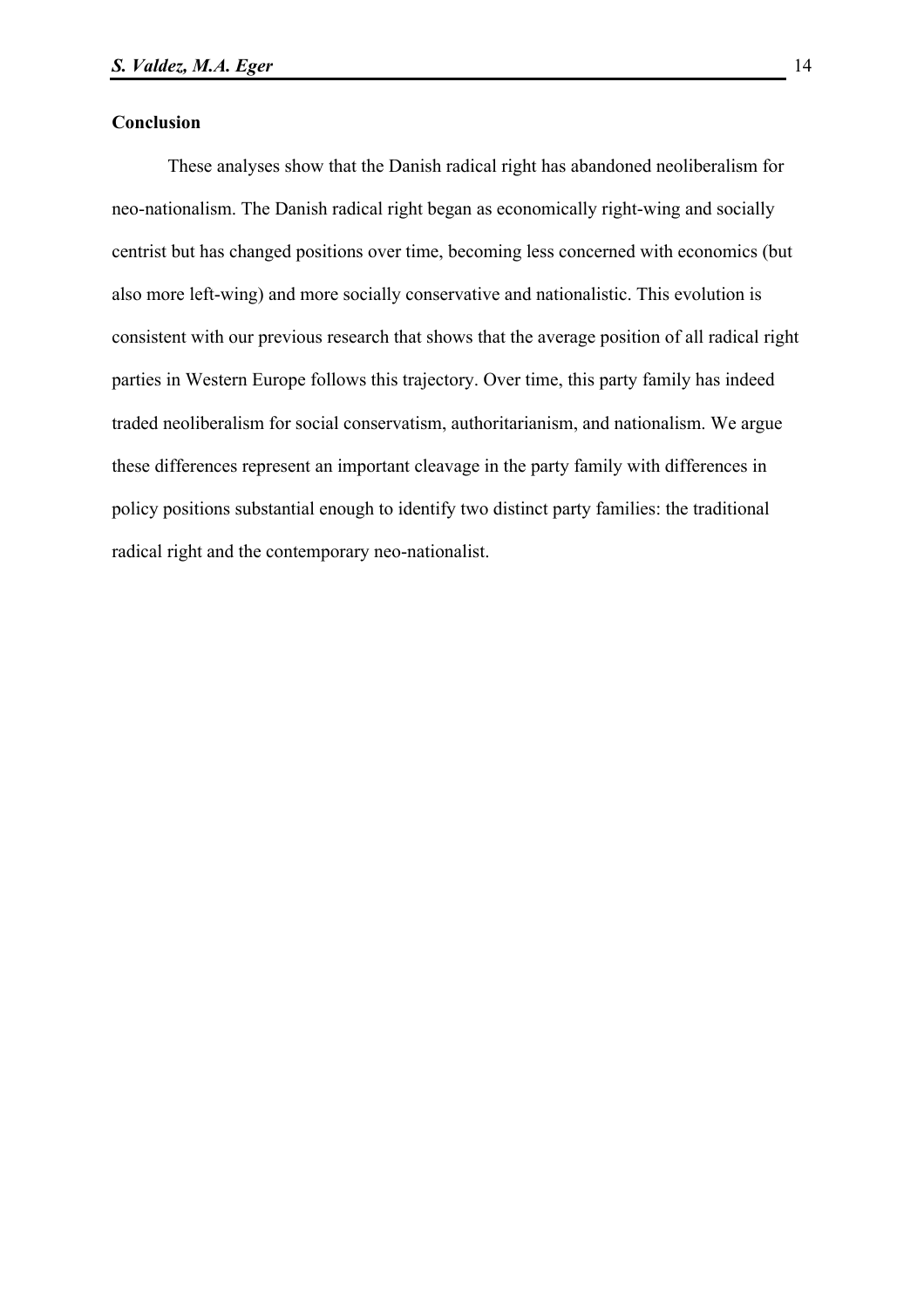#### **References**

Andersen, J. G. and Bjørklund, T. (1990) Structural changes and new cleavages: the progress parties in Denmark and Norway. Acta Sociologica, 33, 195–217.

Benoit K and Laver M (2007) Estimating party positions: Comparing expert surveys and hand-coded content analysis. *Electoral Studies*. 26(2007): 90-107.

Betz H-G (1994) *Radical Right-Wing Populism in Western Europe*. New York: Palgrave Macmillan.

Eger MA and Valdez S (2018) From radical right to neo-nationalist. *European Political Science*. Epub ahead of print 2 May 2018. DOI: 10.1057/s41304-018-0160-0

Eger MA and Valdez S (2015) Neo-nationalism in Western Europe. *European Sociological Review* 31(1): 115-130.

Gellner E (1983) *Nations and Nationalism*. Oxford: Blackwell.

Lijphart A (1999) *Patterns of Democracy*. New Haven: Yale University Press.

Mouritsen P and Olsen TV (2013) Denmark between liberalism and nationalism. *Ethnic and Racial Studies.* 36(4): 691-710.

Prosser C (2014) Building policy scales from manifesto data: A referential content validity approach. *Electoral Studies*. 35(2014): 88-101.